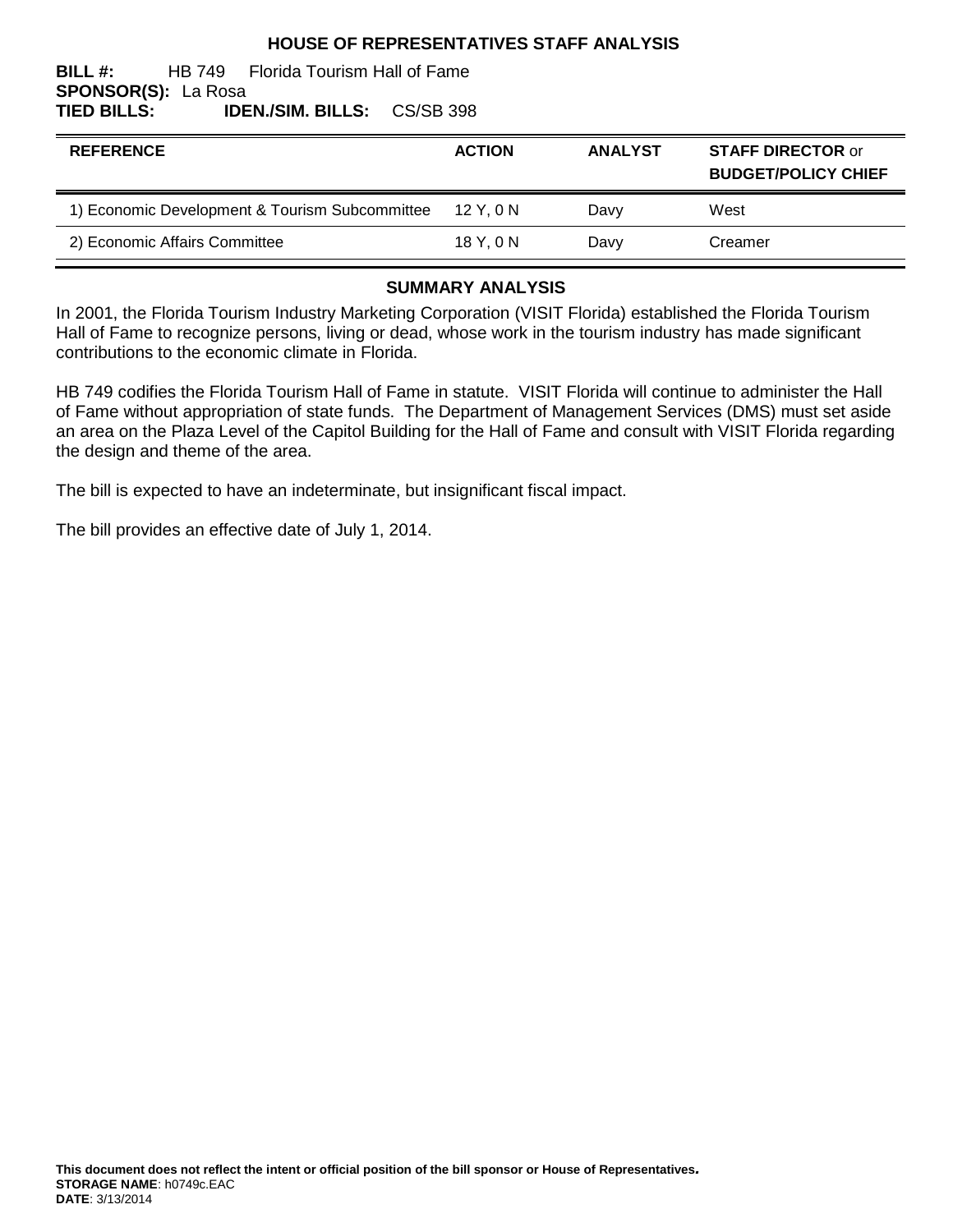## **FULL ANALYSIS**

## **I. SUBSTANTIVE ANALYSIS**

### A. EFFECT OF PROPOSED CHANGES:

#### **Present Situation**

#### VISIT Florida

VISIT Florida is a direct-support organization of Enterprise Florida, Inc. (EFI), and is a not for profit corporation. VISIT Florida is organized and operated exclusively to request, receive, hold, invest, and administer property, and to manage and make expenditures for the operation of the activities, services, functions, and programs of this state that relate to the statewide, national, and international promotion and marketing of tourism.<sup>1</sup> The corporation's board of directors is composed of 31 tourism industryrelated members who are appointed by  $EFL<sup>2</sup>$ 

### Tourism Hall of Fame

According to VISIT Florida,<sup>3</sup> individuals have been chosen annually since 2001 to be inducted into the Florida Tourism Hall of Fame. The honor recognizes "contemporary and historic figures whose vision, creativity and drive have had a positive and significant impact on the development of Florida as a desirable visitor destination."<sup>4</sup> In 2001, eight individuals were inducted into the Florida Tourism Hall of Fame "Founders Club," including Walt Disney and Henry Flagler. Since 2001, 30 additional individuals have been inducted into the Florida Tourism Hall of Fame.

## Tourism in Florida

In year 2012-2013, the Florida tourism industry made substantial contributions to the state's economy and labor market. The industry welcomed 91.5 million out-of-state and international visitors who spent \$71.8 billion. Florida tourism directly employed 1,087,700 Floridians. The tourism industry invested \$18.7 million in VISIT Florida co-op programs to promote the state as a tourism destination worldwide.<sup>5</sup>

#### Halls of Fame – Capitol Complex

Other Florida Halls of Fame displayed in the Capitol include:

- $\bullet$  the Florida Women's Hall of Fame: $6$
- $\bullet$  the Florida Veterans' Hall of Fame:<sup>7</sup>
- $\bullet$  the Florida Artists Hall of Fame; $^8$  and
- $\bullet$  the Florida Civil Rights Hall of Fame.<sup>9</sup>

#### **Effect of Proposed Changes**

This bill creates s. 265.004, F.S., establishing the Florida Tourism Hall of Fame to recognize persons, living or dead, whose work in the tourism industry has made significant contributions to the economic climate in Florida. VISIT Florida will administer the Florida Tourism Hall of Fame without appropriation of state funds. DMS must set aside an area on the Plaza Level of the Capitol Building for the Florida Tourism Hall of Fame and consult with VISIT Florida regarding the design and theme of the area.

**STORAGE NAME**: h0749c.EAC **PAGE: 2**

 $\overline{a}$ 

<sup>1</sup> Section 288.1226 (2), F.S.

 $2$  Section 288.1226 (4), F.S.

<sup>&</sup>lt;sup>3</sup> VISIT Florida is the fictitious name for the Florida Tourism Industry Marketing Corporation. See s. 288.1226(5)(c), F.S.

<sup>&</sup>lt;sup>4</sup> VISIT Florida website[, http://visitflorida.org/awards-honorees/florida-tourism-hall-of-fame/](http://visitflorida.org/awards-honorees/florida-tourism-hall-of-fame/) (last visited February 20, 2014).

<sup>&</sup>lt;sup>5</sup> VISIT Florida 2012-2013 Annual Report, pg. 24, available at [http://visitflorida.org/media/4722/yearinreview2013.pdf.](http://visitflorida.org/media/4722/yearinreview2013.pdf)

 $6$  Section 265.001, F.S.

<sup>7</sup> Section 265.003, F.S.

<sup>8</sup> Section 265.2865, F.S.

 $<sup>9</sup>$  Section 760.065, F.S.</sup>

**DATE**: 3/13/2014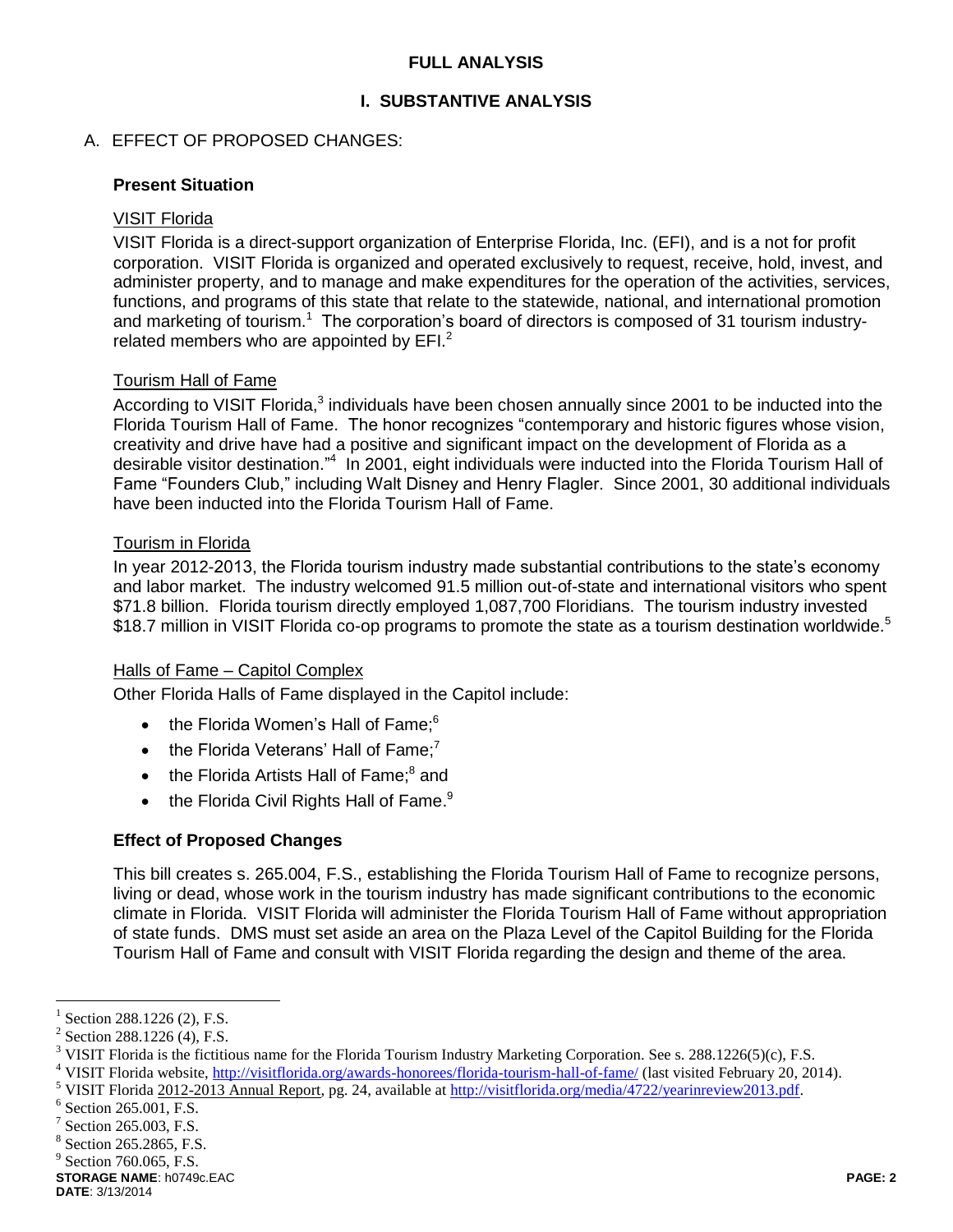The bill requires VISIT Florida to annually accept nominations and to establish selection criteria and timeframes for induction into the Florida Tourism Hall of Fame. VISIT Florida must give selection preference to the nominees who were born in Florida or adopted Florida as their home state, and have made a significant contribution to the state's travel and tourism industry. VISIT Florida may establish a formal induction ceremony to coincide with the annual Governor's Conference on Tourism.

The bill provides that each person who is inducted into the Florida Tourism Hall of Fame will have his or her name, image, discipline or contribution, and vital information placed on a plaque displayed in a designated area of the Capitol Building.

Any person inducted into the Florida Tourism Hall of Fame administered by VISIT Florida before July 1, 2014, will remain in the Hall of Fame.

- B. SECTION DIRECTORY:
	- Section 1: Creates s. 265.004, F.S., establishing the Florida Tourism Hall of Fame, designating location for the display of inductee plaques, and providing procedures for nomination, selection, and induction of members.
	- Section 2: Provides the effective date July 1, 2014.

## **II. FISCAL ANALYSIS & ECONOMIC IMPACT STATEMENT**

- A. FISCAL IMPACT ON STATE GOVERNMENT:
	- 1. Revenues:

None.

2. Expenditures:

The bill is expected to have an indeterminate, but insignificant fiscal impact.

- B. FISCAL IMPACT ON LOCAL GOVERNMENTS:
	- 1. Revenues:

None.

2. Expenditures:

None.

- C. DIRECT ECONOMIC IMPACT ON PRIVATE SECTOR: None.
- D. FISCAL COMMENTS:

The bill requires the Florida Tourism Hall of Fame to be administered by VISIT Florida without appropriation of state funds.

## **III. COMMENTS**

- A. CONSTITUTIONAL ISSUES:
	- 1. Applicability of Municipality/County Mandates Provision:

Not Applicable. This bill does not appear to affect county or municipal governments.